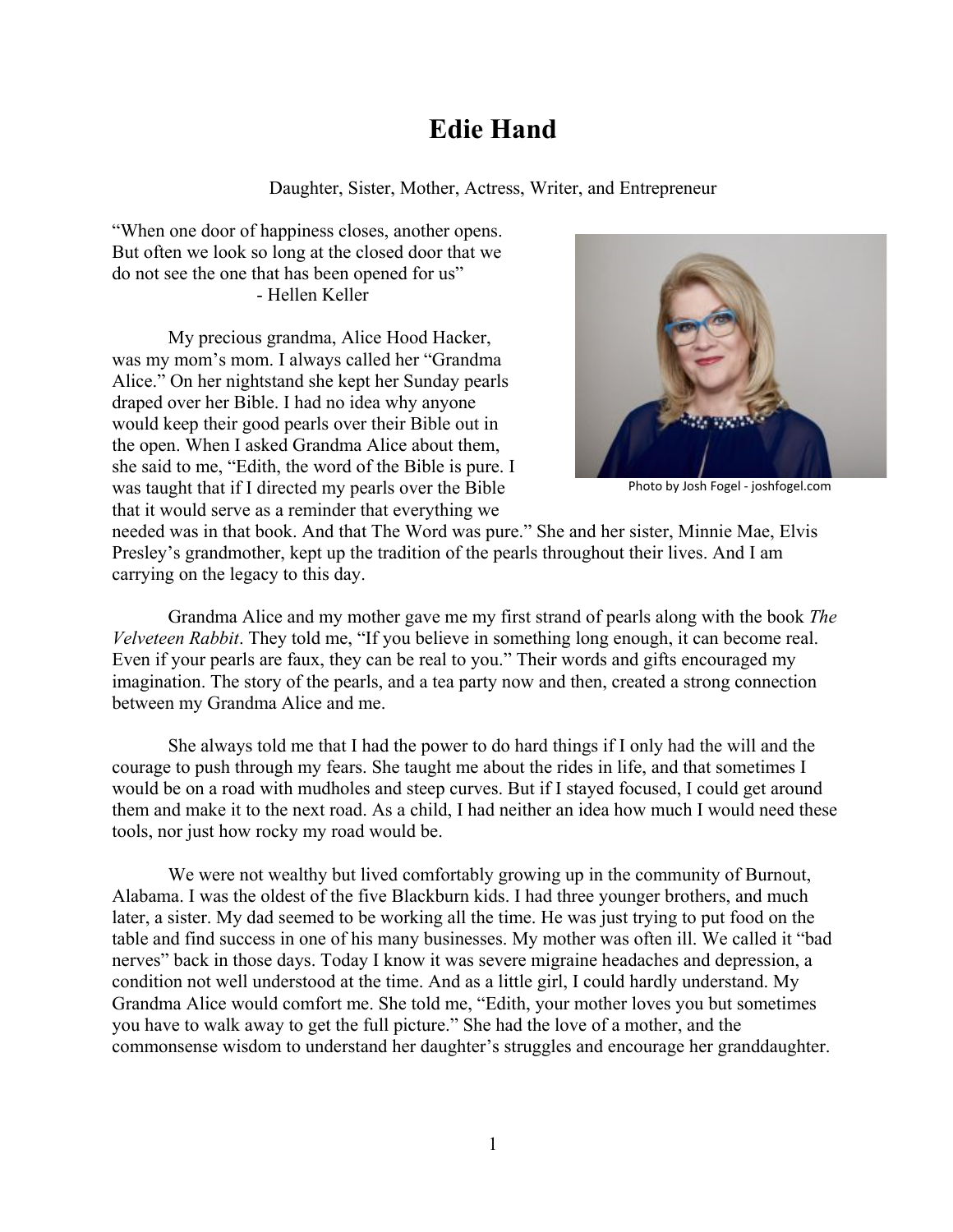My mother came from a big working family of twelve. She told me it was the responsibility of the older siblings to care for the younger ones. Not only that but my mother and her siblings had serious chores, picking cotton and milking cows before school. So, I just did what I was told. Mom was sweet in those younger years. After we got off the school bus, she would have a glass of milk,



hot sweet potatoes, and chocolate doodad cookies waiting for my three brothers and me. My mother was fun until her illness changed her. The boys and I were left to be creative with our time after homework. I grew up already being old. I don't remember much time at all just being a little girl.

My father was a mechanical engineer at the Tennessee Valley Authority (TVA). He would oversee the hauling of tile across the country on several trucks that he owned while managing a country grocery store that he also owned. He had no college degree but worked hard to provide for us. We had the first brick house in Burnout. It had a garage and a laundry room on 40 acres of spacious land. We had horses and riding became our favorite pastime.

My brothers—David, Terry, and Phillip Blackburn—and I would ride them across the pasture. We played Roy Rogers, Dale Evans, Gene Autry, or whatever cowboy or cowgirl heroes we were emulating at the time. However, we usually ended up atop an ancient Indian burial mound in the pasture. We would be close enough to hear Rip Dip (Mom) call us to dinner but far enough away we could dream out loud.

As kids, my brothers and I would lay in the tall grass on the Indian mound. I would tell my brothers that one day I would be a famous writer and a movie star. They all would laugh big! David wanted to become a racecar driver. Phillip planned on pursuing music, becoming a singer and songwriter like our uncles and our cousin, Elvis. Terry was always the practical one, revealing his dreams of becoming a builder and architect. Little did I know these rides as kids would be my growing old years with them also.

Being a second mom to my brothers created a special love in me for them. I fully expected to grow old with them, watch them get married, have children, and see them achieve at least some of their lofty goals. God knew I would need all the grit that he had Grandma Alice instilled in me because that was not to be.

When I was a senior in college, David was a freshman in college night school. His day job was at Sunshine pet foods in Red Bay, Alabama. He was working while in school preparing to marry his high school sweetheart, Joanne Hamm.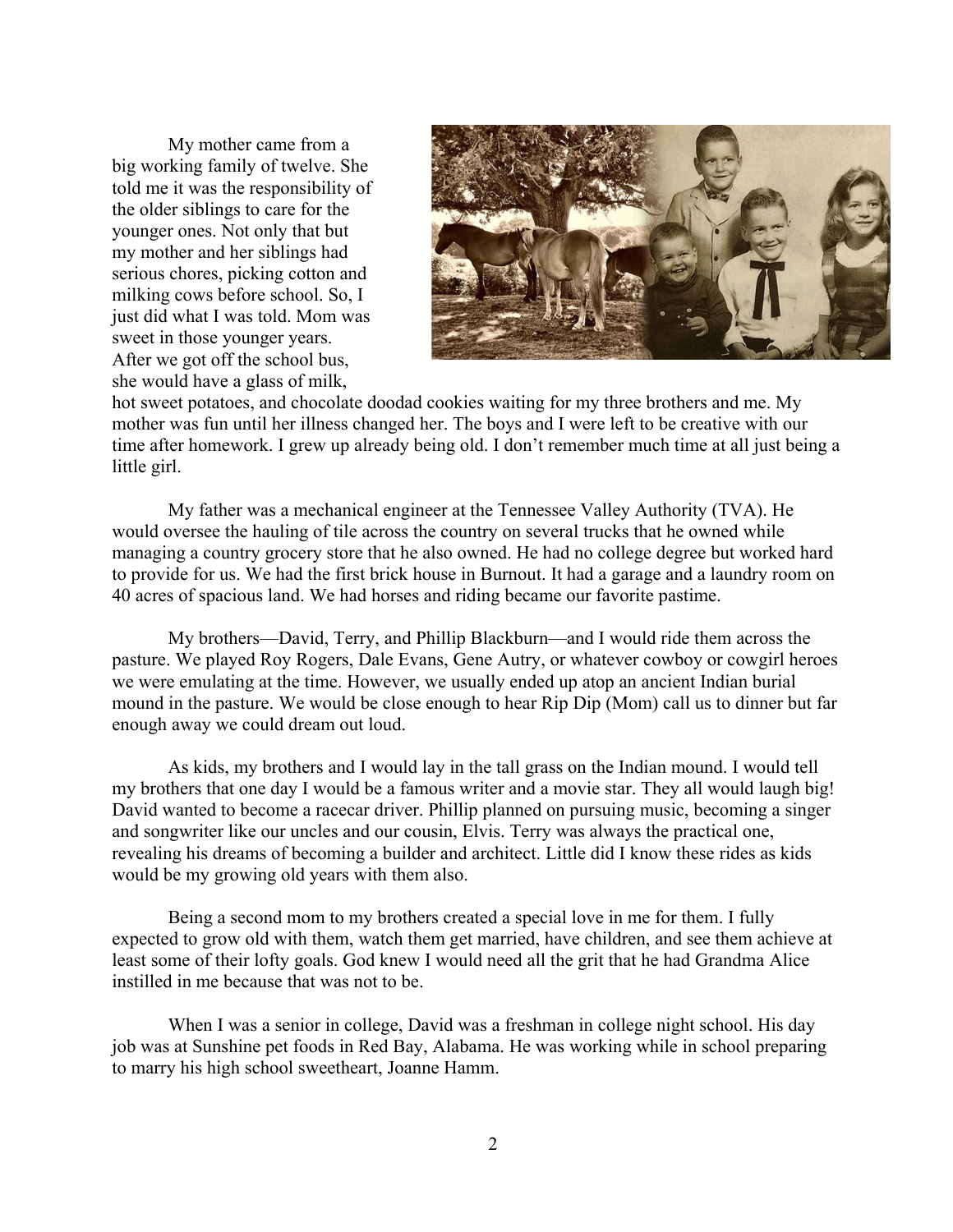One night David was planning on going to go see Joanne in her senior play. It had been a long day, so he called to see if I would go with him. I said, "I am so tired." With all of my responsibilities, I was just exhausted. That night David fell asleep at the wheel. He hit a culvert in front of a house. He died at Red Bay hospital in the arms of my Aunt Linda, a nurse, who just happened to be working that night. My mom said I should have been with him. She blamed me for not keeping him awake. I had all kinds of emotions. Grandma Alice was there by my side steadfastly offering comfort. She reminded me, "Sometimes you need to walk away from a difficult situation so that you can find time to grieve." Hard times are sometimes just that. I sure learned that early in life.

 David was the first man I ever loved. Having helped raise him and sharing a house near Florence State, I had a bond with him in his short nineteen years. David's death forever changed me. I detached. It was my senior year, but I could not muster the will to finish school and graduate. I could not even talk to my professors. I was a wreck. I detached from life for months. I honestly don't even remember how many. Eventually, I moved forward and relocated to Birmingham to find a new life. Though I had moved, I had not moved on. Deep in my heart, I knew I had not grieved my brother's passing.

I took a position at the UAB Diabetes Clinic in Birmingham, worked at WVTM-TV as a community affairs coordinator, and performed in community theater under Director James Hatcher. I met Lincoln Hand during this season in my life. We dated for a year and were married in a huge ceremony at Shades Mountain Independent Church.

There was hardly any time for romance in college, so Lincoln was my first close male friend. I don't know if I was in love, but he was a man that loved me. He also had a wonderful family. Our families were very different. Mine was more of a working family and Lincoln's had more of a family life. I needed that love and affection. I did fall in love with Lincoln. He was a good man but very gruff. In the second year of marriage, I became very ill with cancer in my right kidney. After I had surgery removing the kidney, they saw I was not recovering well and discovered that I was pregnant. I had to have another surgery and lost the baby. They said we would not be able to have children. We were crushed. But a few years later I had a healthy baby boy, Lincoln Addison Hand.

When Linc was about three, ten years after my brother David passed, I got a call just after midnight that my second brother, Phillip, had died in a car wreck. He was twenty-three years old. This was a particularly bad wreck and they needed someone to identify the body. My mother and father were hysterical and could not go identify him. They asked me to go instead. I agreed to do it. Lincoln asked me if I was sure and offered to go with me. But I said, "No, please stay with Linc. I can do this." That was a mistake. No one should do that by herself. It is a memory burned into my mind. I will never forget it. Another letting go for me.

 Soon, I was going back and forth from Alabama and New York, working as an actress on *As the World Turns* for CBS and special advertising projects. Working as much as I was created a wedge in our marriage. Lincoln and I were divorced when Linc was nine years old.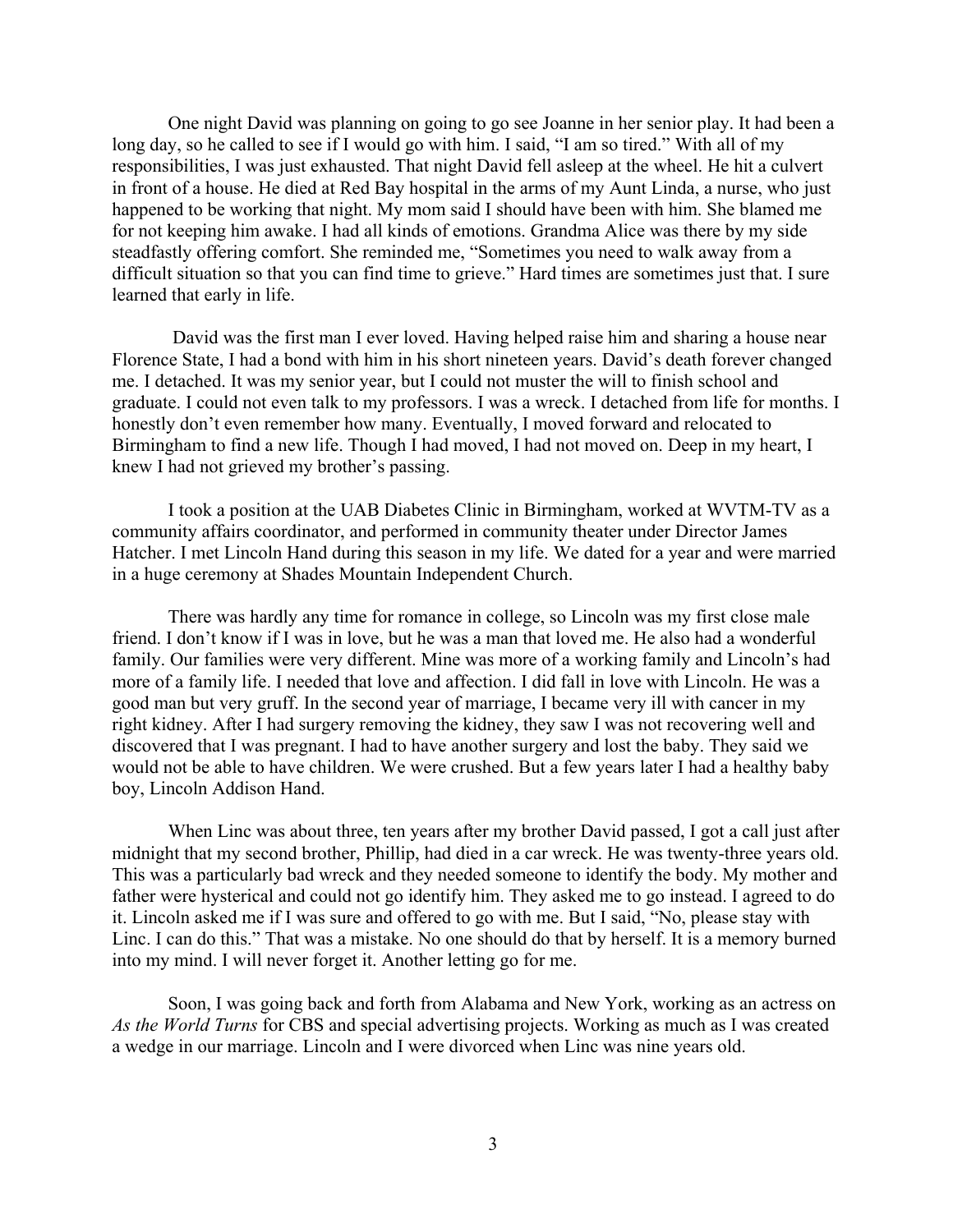I applied to this season a lesson I learned from Grandma Alice. I needed to take a step back because it can be all too easy to criticize. After the divorce, Lincoln's family did not stay in my life. I did not know how much I would need that family and missed their good sides. I hadn't planned on not having them around anymore. Communication is a beautiful thing. It was a deep wound for me.

God blessed me with good friends in my life. An unexpected friend, and fellow University of North Alabama (UNA) alum, was George Lindsay. A client hired Hand n' Hand to film a commercial with my character, "Pearl," and George playing opposite as his famous character, Goober Pyle. George's good friend Sappo Black introduced us and the rest is history. We shared a sense of humor and I helped him found the George Lindsay Film Festival at UNA. It was a special season in life. I had many other friendships with other folks in the show biz world like Ben Speer of the famous Bill Gather gospel music gatherings and the legendary music publisher Buddy Killen.

 I just did not plan on cancer again. I traveled this road alone this time, and it sure changed my attitude. I felt like George Bailey in *It's A Wonderful Life*. No matter how hard I worked every plan I had was completely derailed. I closed off and didn't tell anyone about my diagnosis. That was when I found out that my only surviving brother, Terry, had been diagnosed with a brain aneurysm. I snapped out of my darkness and refused to allow my brother to go through this illness alone. Again, I related to George Bailey when he realized that his value was not in what he accomplished but in how he impacted others. The caregiving began. It took away a new world of work and social life for me. Another hard road to travel.

My son Linc was in college at the University of North Alabama for a minute. Instead, he chose to move to Hollywood and test his entertainment skills studying theater and film out there. After twenty years, Linc is now an established and successful working actor. Only now he is married to a talented singer and songwriter, Victoria Renee. They have a home in Burbank, California. They are a continuation of the entertainment legacy of our legendary family.

Terry defied even his doctor's expectations and lived for seven more years. Terry taught me the most about courage. David taught me the most about laughter. And Phillip taught me to seize the moment because tomorrow is promised to no one.

The last ride with my brother is what inspired the song I wrote with the late great Buddy Killen. When I told Buddy the story about my brothers, he said, "We're going to write a song! Your brother's story is the most moving thing I have ever heard." I remembered one of Terry's last requests to me. "Will you tell the Blackburn boys' story? You tell such pretty stories, Edie." I told Buddy I was a storyteller, not a lyricist. Buddy explained, "Well, you put a storyteller and a lyricist together and we'll make a hit." He also told me that he would help me make the movie version of the story. Sadly, Buddy passed away before that dream could be realized. That does not mean that I won't still make this dream come true with a little help from my movie friends. We did produce his last album together. We wrote his last book, *A Country Music Christmas*, together. It included an album in the back with our song, *The Last Christmas Ride*, in it.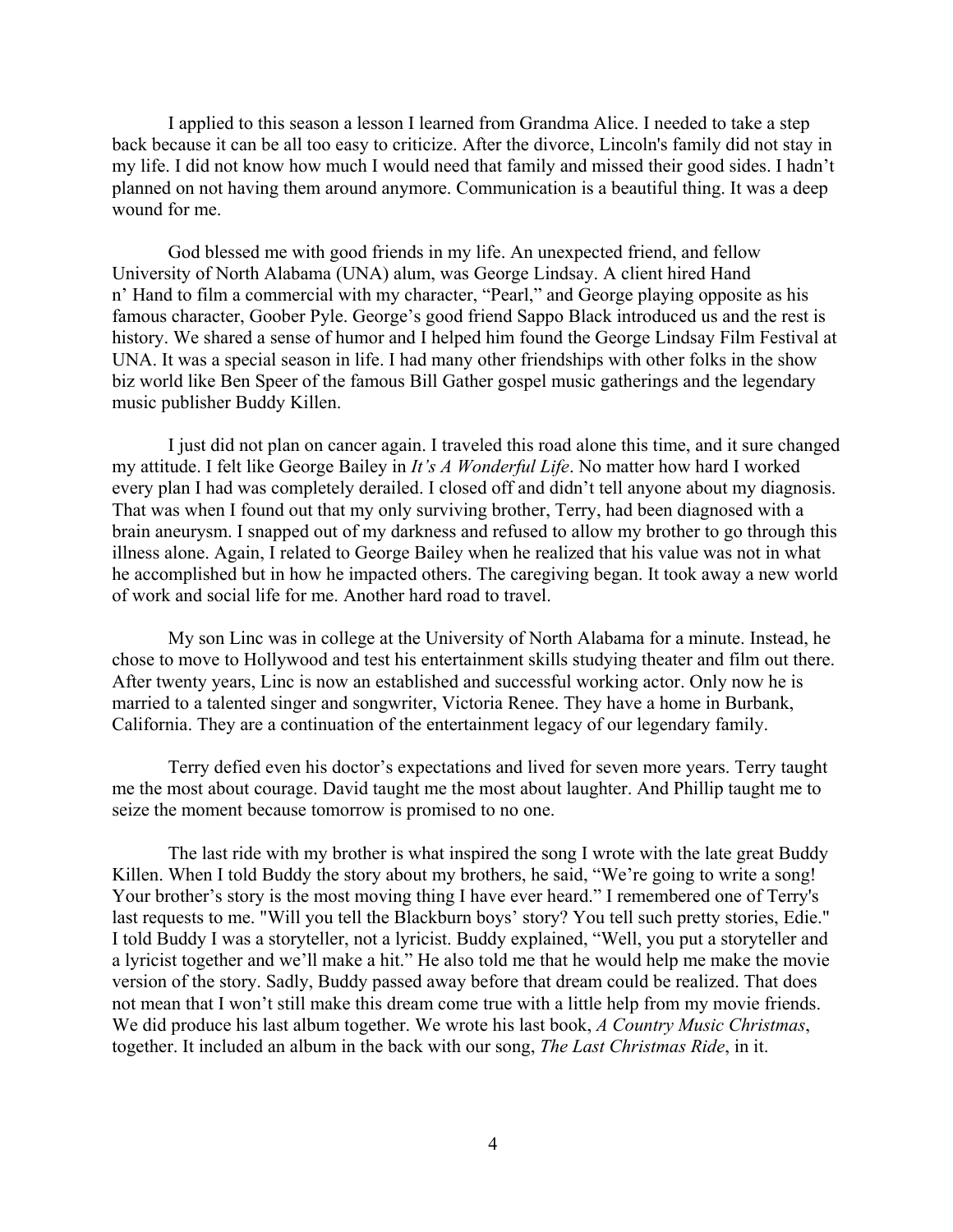I was at Buddy's seventieth birthday party. Everyone who was anyone in country music was at that event. That's when I got the call that Terry was dying. I had promised him I would be there. I went over to Buddy and told him what was going on and that I had to leave. He was such a gracious host he told me to go and be with my family. In many ways, Buddy was like another brother to me. I so appreciated his guidance and patience.

Nashville was two hours away from home. When I got there, I went straight to my brother's bedroom and crawled into his big bed with my sister, Kim, sitting there, offering her continuing loving support even though her heart was breaking.

I held Terry in my arms telling him all the stories of when we were children riding up to the Indian mound and planning our lives. I told him that we were going to let the horses run. His son, David, ran down to the barn to let them out. As the gate opened, the night air was filled with the sound of horses running wild. I said, "Do you hear those horses?" He blinked twice softly. I said, "You're about to take a ride, but I can't go with you. You'll go to that river we've been to so many times as kids running wild and free. This time your horse is going to be white. It's going to have wings. And I know I'll meet you again." Tears streamed down Terry's face. He opened his eyes and looked at me. I said, "I will always love you." He blinked twice. The hospice nurse said, "The room is filling with some kind of mist." My brother looked straight at me, took one last breath, and as the mist left the room, his spirit departed.

I laid my last brother down on his bed. I went outside to the patio to sit and get some fresh air. As I sat there, I felt the touch of three sets of unseen hands on my shoulder and I knew that David, Phillip, and Terry were all together now, safe with their Lord and Savior.

Years later, as I worked on a documentary to honor my brothers and keep a promise to share a sister's love for the Blackburn boys, God gave me the true grit I needed to finally grieve for my brothers. Strength isn't always being tough. I mourned for a month. When I went to edit the documentary, I usually had to wear dark sunglasses. I cried a million tears.

We never know what hard things we may be called upon to do in our lives, or just how tenacious we may have to be just to get through them. In addition to tragically losing my brothers at such early ages and having to say a forever goodbye to others who meant so much to me— Grandma Alice, my mother, my father, Lincoln, and so many more—I have also had to face multiple times one of the most dreaded medical diagnoses there is cancer. These experiences taught me the lesson of perseverance.

The greater joys in my life today are my son and his wife, a renewed relationship with my sister Kim, and a wonderful relationship with her daughters and grandchildren. The joy that my grandnieces and grandnephew—Kyleigh, Beau, and Kadence—bring to me is indescribable. I get to share my love of horseback riding with them, I am their "movie buddy," and I get to see them enjoy their Mimi's farm. Sharing these things with my brothers and now getting to pass on these joys to my grandnieces and grandnephew, I see how God has brought my life full circle.

Like George, in *It's a Wonderful Life*, I realized that my destination in life was not what I had planned. This is my season to flourish and realize my purpose in life. I started like George on